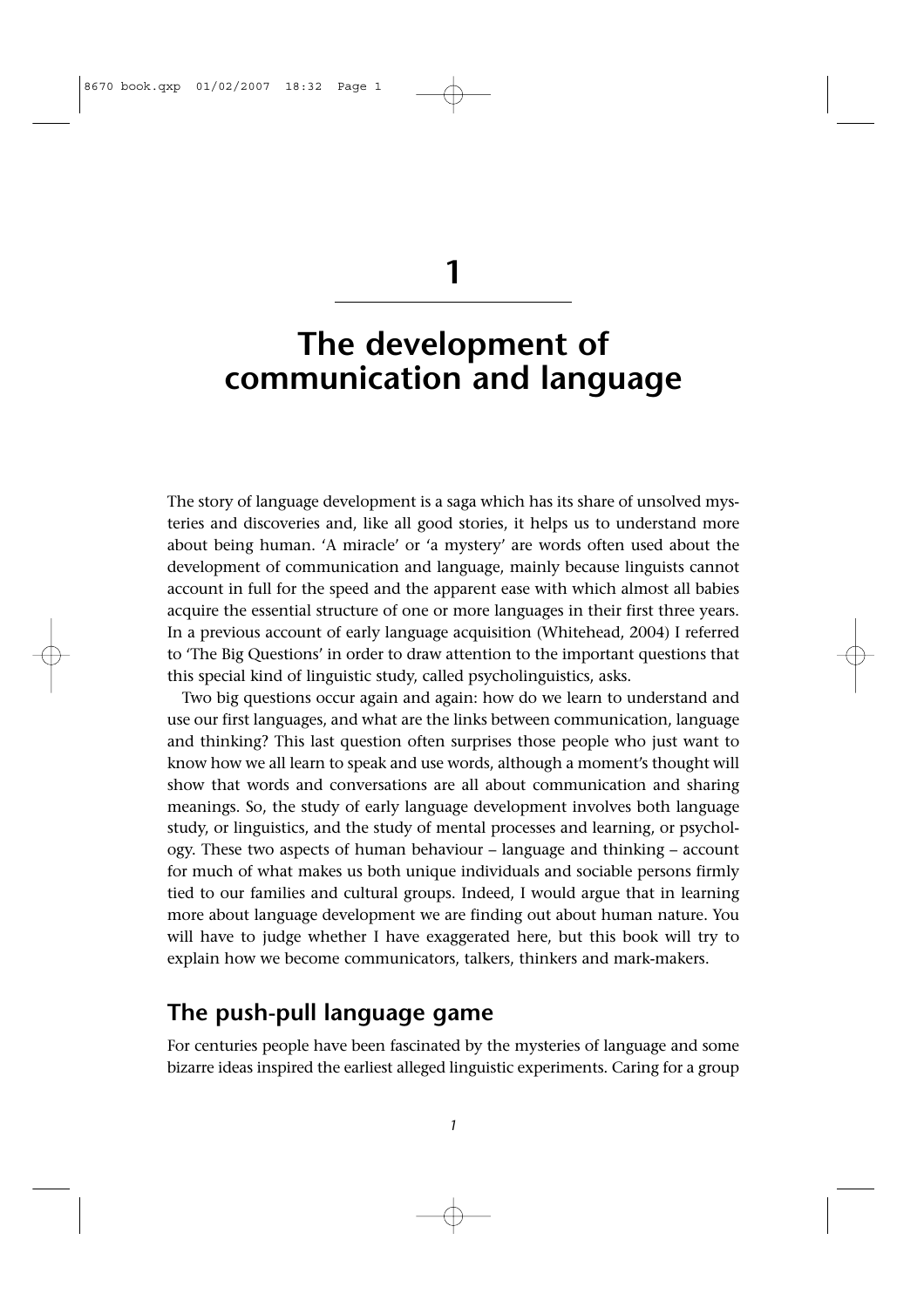of babies in strict silence and hoping that their first words would be in Latin is one legendary example. Cutting out and eating the tongues of defeated Roman soldiers in the hope of acquiring Latin is another! Legend has it that the babies died and no results from the tongues experiment are available to researchers (Mills and Mills, 1993, p. 6). More recent research and speculation is less colourful and a lot kinder, but it is just as fascinated by the commonplace yet stunning nature of acquiring language. Furthermore, modern scientific approaches are still trying to sort out 'the babies' and 'the tongues' theories about the development of early language. Does language burst out fully formed from infants, or do they have to learn it all from the speech communities they are born into?

Modern approaches are increasingly likely to point out the truth in both these extremes and suggest what I would describe as a push-pull theory. The infant is pushed into language by her own powerful inner drive to communicate and share meanings, while, simultaneously, close relationships with her carers who use specific languages pull her into a shared world of language. While it is clear that language will not develop if adults never speak to babies, it is also clear that babies have their own remarkable communication skills and some innate ability to process the language around them.

The broad patterns in this complicated process will be outlined in the following sections, but early years carers and educators should be proud that the research is based on traditions of careful child-watching and listening to children. Linguists, families and other professionals have used notes, sketches, diaries and modern audio, video and digital technologies to build up records of infants' eye-gaze, expressions, smiles, mouth noises, recognisable and repeated sounds, gestures, first words and early conversations.

# **Communicating without words**

Spoken recognisable words are not at the start of language and communication. A child's first word has behind it a personal history of listening, observing and experimenting with sounds and highly selective imitations of people. Similarly, the art of conversation is rooted, well before talk, in the innate sociability and sensitivity of infants. It has been known for many years that newborn babies are most attentive to human voices, faces and eyes. They will spend surprisingly lengthy periods of time just gazing into the eyes of their carers (Schaffer, 1977; Stern, 1977). Adults on the receiving end of this adoration invariably respond by gazing back, smiling, nodding and talking to the baby 'as if' they were conversing with an understanding partner. They frequently stroke the baby's face,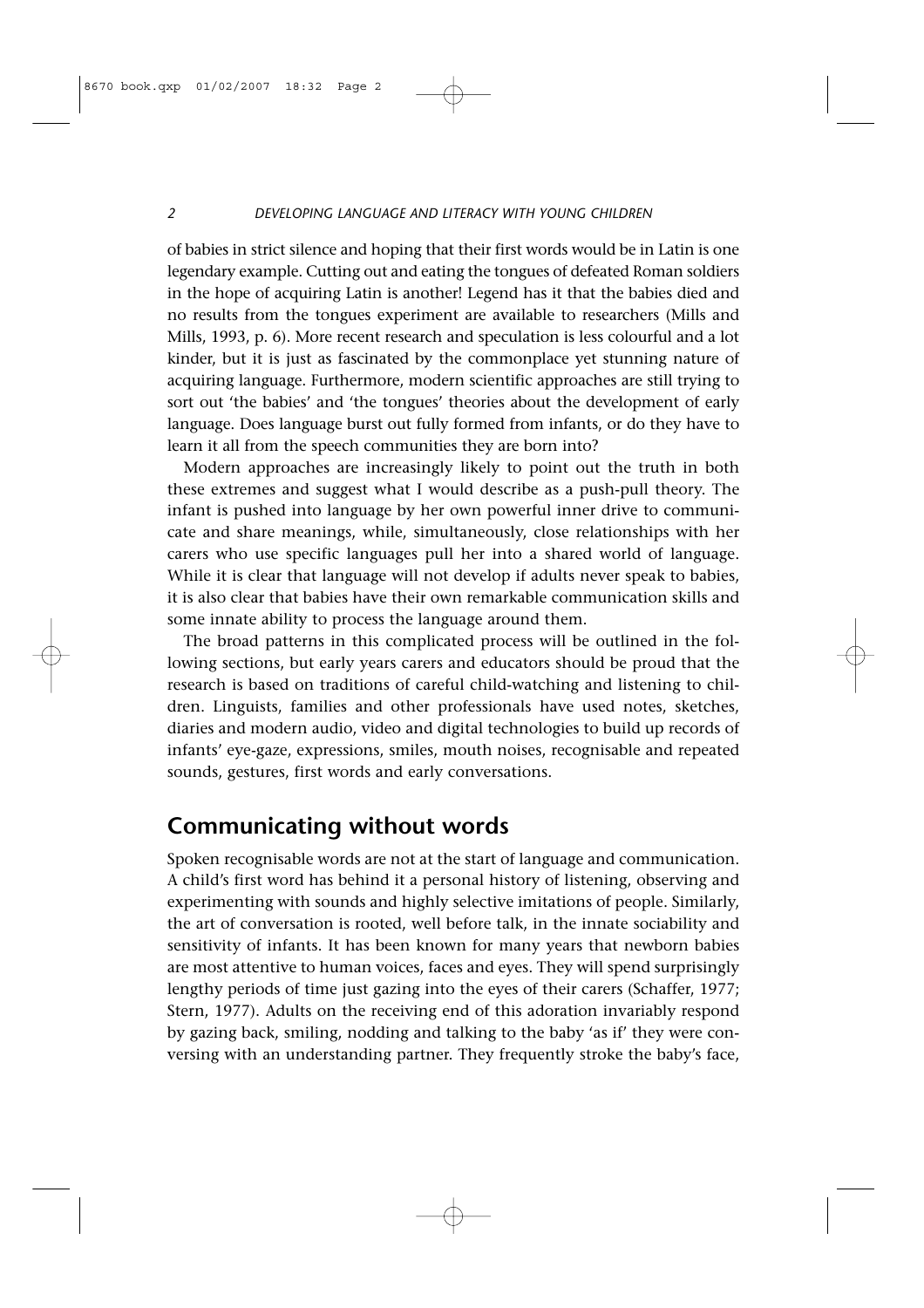chin and lips, perhaps to emphasise the physical sources of human speech.

Even at a few weeks old the infant's love affair with people is shown by different reactions to persons, as opposed to interesting objects. Moving objects may be watched and reached for, but people, especially a carer, are responded to with smiles, lip movements and arm-waving (Trevarthen, 1975, cited in Harris, 1992). Getting into relationships with people probably begins in the earliest hours of life: many newborns will imitate adult face and hand movements (Trevarthen, 1993). The list of actions imitated is interesting: for example, mouth-opening, tongue-poking, eye-blinking, eyebrow movements, sad and angry expressions, and hand opening and closing. Bearing in mind that all these actions are used in normal speech production and conversations, it is clear that this early non-verbal kind of communication is the foundation for communicating with words all through our lives.

There is widespread agreement among researchers that by five or six weeks babies and their carers are regularly involved in mutually satisfying conversational activities. Infants frequently take the lead and set the pace and carers respond, even to the extent of imitating their babies. So what is significant about this for early language learning? It would appear to be something to do with the complex business of getting two minds in contact (Trevarthen, 1993; 2002), because the exchange of meanings and language are at the centre of human communication. Although the first things shared may only be eye-contacts, smiles and sounds, these quickly lead on to other possibilities. Infants and carers start to follow each other's line of gaze, or attentional focus, and then it is but a short step to pointing, special noises, and word-like sounds. Traditional games with babies like peek-a-boo, dropping and recovering objects or giving and taking food and toys, have their own special words which are repeated again and again in highly predictable ways. Just saying or making noises, gestures and facial expressions to indicate 'please', 'thank you', 'boo' and 'bye bye' are the ordinary and unremarkable basis for getting in touch with another mind. It is done by the playful use of actions, noises and objects which stand for ideas and feelings, and it works because very young babies are not only highly sociable (Murray and Andrews, 2000), but inclined to be playful and will, given the slightest encouragement, tease their carers and muck about (Reddy, 1991).

# **First words**

What is a word? This is a question which students of early language development, including many parents and carers, often ask. The answer will have to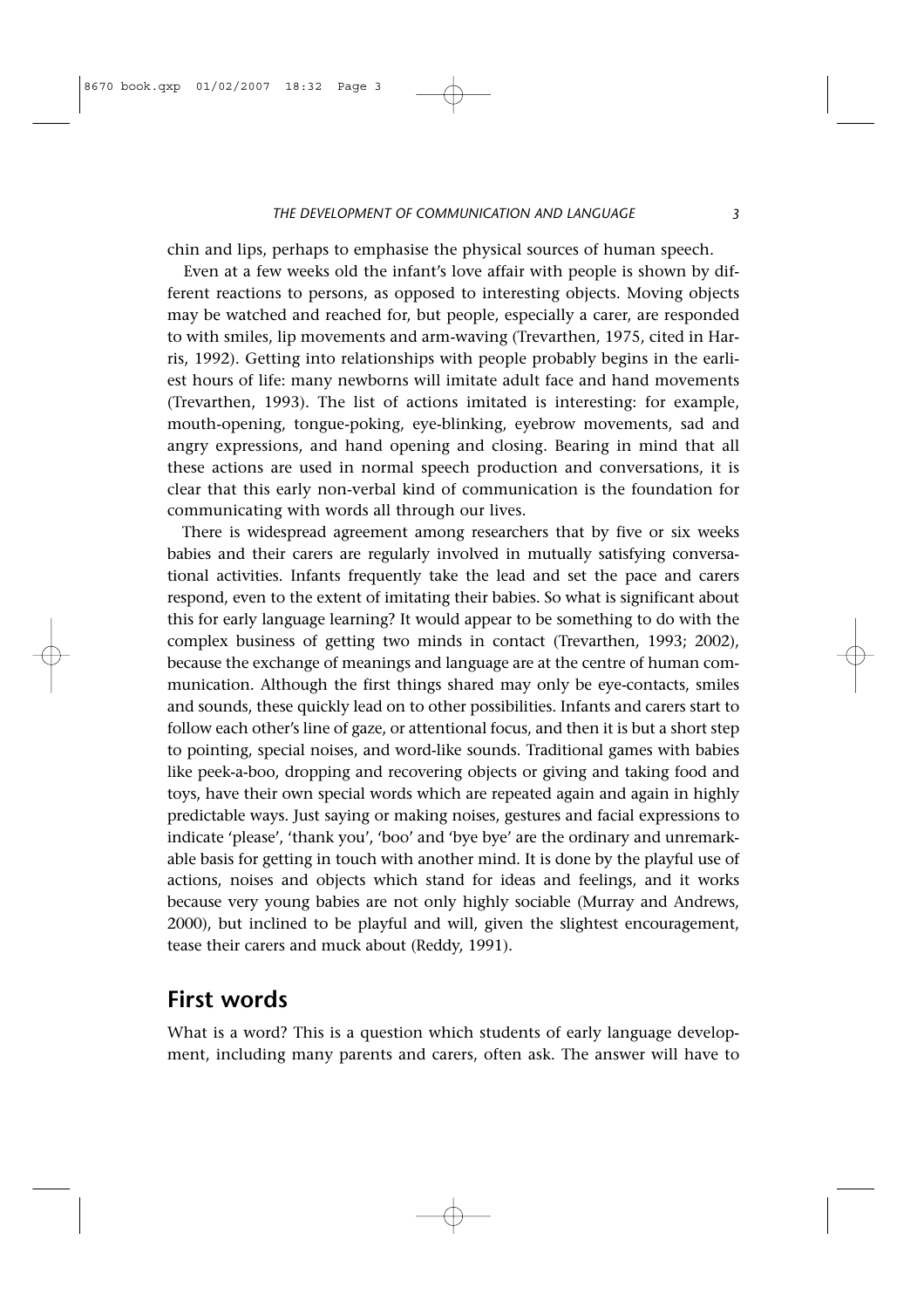start with sounds, for sound is the very stuff of language, but any old sound produced at random will not be a word. Most linguists would expect a word to have the following additional characteristics:

- it is produced and used spontaneously by the child;
- it is identified by the caregiver who is the authority on what the child says (Nelson, 1973);
- it occurs more than once in the same context or activity (Harris, 1992).

The sound-making, or phonological, skills of infants are immature and go through many changes, so word identification is not easy and it is important to have this rather elaborate way of clarifying what counts as a word. The emphasis on spontaneity is there to exclude simple imitations, because a word should signal the child's first attempts to identify and communicate meanings. We can only be certain this is happening if the child's use of the new word is fairly consistent, or appropriate to the context in which it is uttered. This is where the agreement of the regular caregiver is so important; only the child's partner in the games and non-verbal conversations described above knows enough about the contexts in which first words occur.

Many studies of first words are undertaken by the parents of young infants (Engel and Whitehead, 1993) and the intimate insights of professional-linguist parents have shown how some words begin to emerge as early as nine months (Halliday, 1975). At this stage the words are sounds that are personal to the infant, used consistently for requesting and indicating interest, and quite recognisable. We might want to think of these as embryo-words, noticed mainly by professional linguists, but there is no mistaking the breakthrough into 'real' words when it occurs. Many parents and carers can recall years later the first words spoken by their children, but it is important to bear in mind that the onset and the rate of acquisition of early words is highly variable and personal. Most babies do begin to say their first words somewhere between 12 and 18 months, but there can be earlier starts, as well as much later ones. The real value of records of children's first words is not in the totals, but the windows they provide into children's minds and their views of their families and the world.

My granddaughter Natalie's first word was 'book', produced at ten months and sounding much like 'boo'. An outsider would have been ignorant of the richness of experience behind that single syllable word. In fact, like many of the first words of young infants, it stood for a whole sentence. It was a 'come-andread-to-me-now' ritual which involved clambering on the couch with a pile of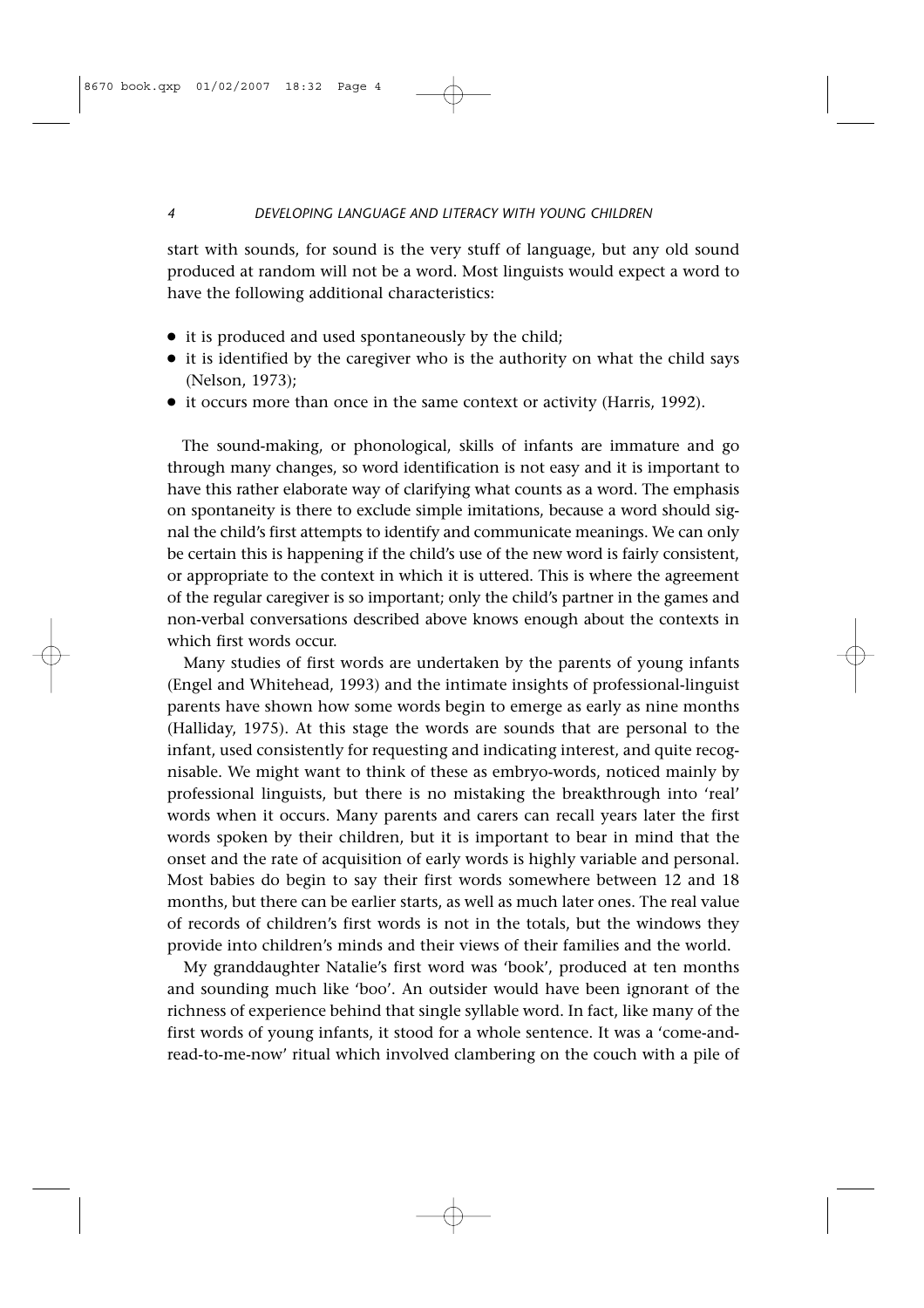picture books; snuggling up to the chosen adult; then sharing in pointing at and naming pictures, and listening to rhymes and stories (Figure 1). All this wealth of experience, organisation and meaning was carried by one word, hence the great importance of a carer's knowledge about the context of first words. Carers can also alert us to the fact that first words develop and change, because Natalie was soon using 'book' to include all the magazines and newspapers that came into the house.

First words can only be fully understood within the contexts in which they are uttered, but they do indicate how the young child is noticing and sorting out the world. Collections of first words are usually about such things as family members, daily routines, food, vehicles, toys and pets. These groupings are known to linguists as semantic fields because they reveal the sets of meanings around which a child's first interests and language development are clustering. And it is not surprising that people, food, animals and possessions are highly interesting to babies and need labels early on! These semantic sets also include those important words which get people to do things for you, such as 'up', 'walk', 'out' and 'gone'. The field of meaning here is part of the lifetime study of human relationships and people management. Two other very important



*Figure 1 'Book' meant 'come-and-read-to-me-now'*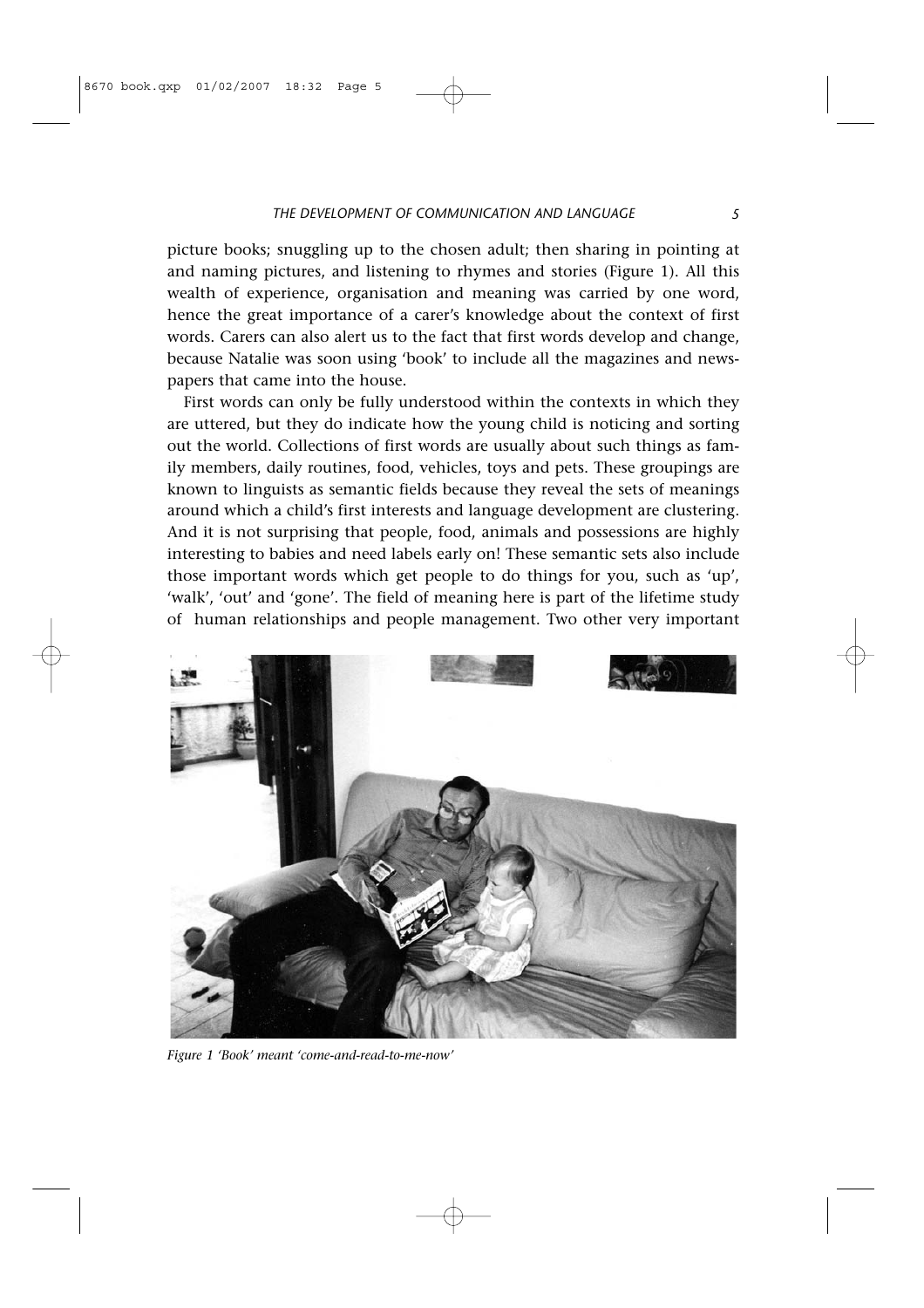words are acquired in these early days – 'no' and 'yes' – and usually in that order. At this point the young talker has joined the language club (Smith, 1988) and is well on the way to learning about self-assertion, as well as cooperation.

# **More words**

Single words can pack a linguistic punch, but they do have their limitations. They depend a lot on context and on the interpretive sensitivity of a carer. However, their power and flexibility increases greatly when they are combined together in order to say more complicated things. Infants vary greatly in the rate, the frequency and the complexity of their early word combinations. My eldest grandson, Daniel, was a very creative word combiner, starting with 'door uppy' (open the door) at 20 months and progressing to little stories by 22 months, such as 'sea Daddy park it car' (Daddy is parking the car by the sea). The striking thing about these utterances is that they are unique to the child, their originality is a reminder that they could not have been copied from carers or the language community. They use quite different word order: in the first example the important object of attention, the door, is named before the desired action is indicated. A similar reversal happens in the much longer example and again suggests that the focus of the child's attention is named before the rest of the action is described. This is a very useful strategy for gaining a listener's attention. In the latter incident the small boy was very impressed when the car was driven right on to the beach. It was literally parked by the sea!

These examples help us to see that the beginning speaker is creative, determined and resourceful as he or she struggles to use a limited hold on speech in order to communicate important new meanings. Daniel's temporary limitations were partly physical in terms of making a range of sounds in his mouth and throat and controlling airflow and muscles; his limitations were partly linguistic in terms of the range of vocabulary and conventional grammatical structures he knew; and at not quite two years old he had a limited range of life experiences. Similar social and linguistic triumphs were also achieved by our second grandson, Dylan, again at just 22 months. A rather aggressive door-to-door fish salesman had called and been told several times by Dylan's grandfather that he did not wish to buy his fresh fish and the door was finally slammed shut, emphasising the annoyance felt! During this incident Dylan had watched from behind his grandfather's legs, but once the door was closed he stamped noisily down the hall shouting angrily, 'No buy fish'. Not only was this a remarkably creative new three-word utterance, it also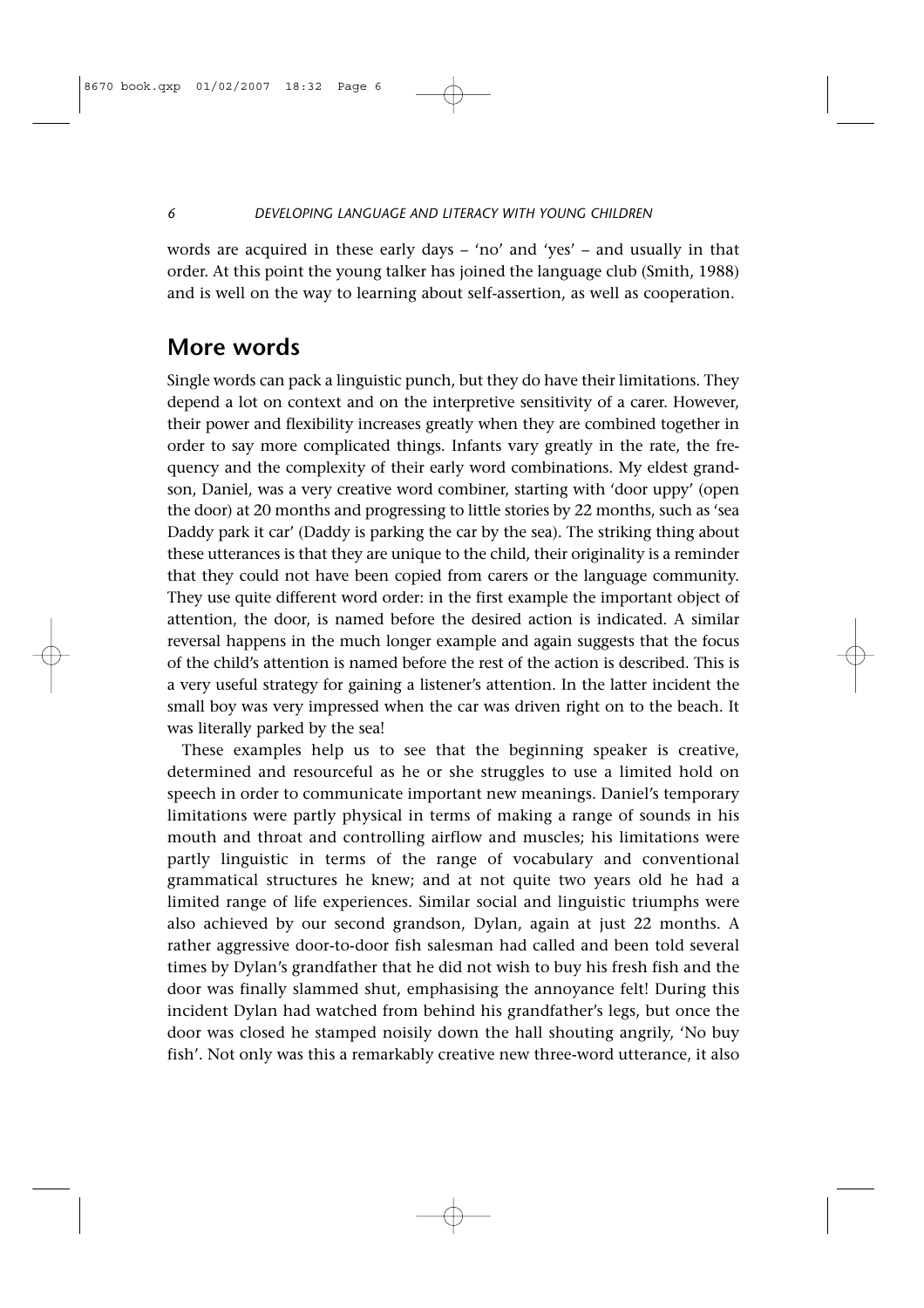captured the emotional tone of the annoyance felt by the adult. Dylan had managed to reorganise his limited word collection in order to talk about an unusual encounter with fish and explore the discovery that a normally gentle, loving carer could get very angry.

Professional linguists get very excited about what young children are doing when they first start to combine words together and the reason for all the excitement is grammar. Many small children are able, in their second year, to combine words together in original ways that convey meanings to others. This is a standard definition of a grammar (see the next section). Furthermore, they have not been taught the system they have hit upon for doing this and it certainly differs from the conventions of adult language use, but it is systematic, it has a pattern and it works. It communicates meanings to users of the conventional language system. In other words, it is an early emerging grammar. Linguists describe grammars in terms of the things that they enable us to do with language, so what can these little children do with their early language system?

My 16-month-old granddaughter rushes into the bathroom shouting 'dirty hand wash it', and her mother is left in no doubt that she wants help to remove garden soil from her hand. Natalie's newly emerging grammar helps her to use language in order to gain the interest and cooperation of other people – it gets things done. Her brother, Daniel, was heard to say at 20 months, as the family cat left by the kitchen window, 'no more miaow', a lovely comment on the absence of the cat and a skilful recycling of comments like 'no more apple'. Grammatical word combinations of this sort gave him a way of commenting on the world and any particular state of affairs.

So, the emerging language system enables very young children to do two important things: to get things done, including involving other people, and to comment on the world. Similar conclusions about children's earliest meaningful language have been reached by linguists and researchers (Halliday, 1975) and it is interesting to think about how important these two functions of language remain for us all through our lives.

# **Is this grammar?**

If we do not have some understanding of what a grammar is, we are likely to go along with the majority of people who would dismiss the examples above as ungrammatical. Yet I have already claimed that linguists see early word combinations as an important development: the first evidence of grammatical speech. Why then is there considerable disagreement about the nature of grammar?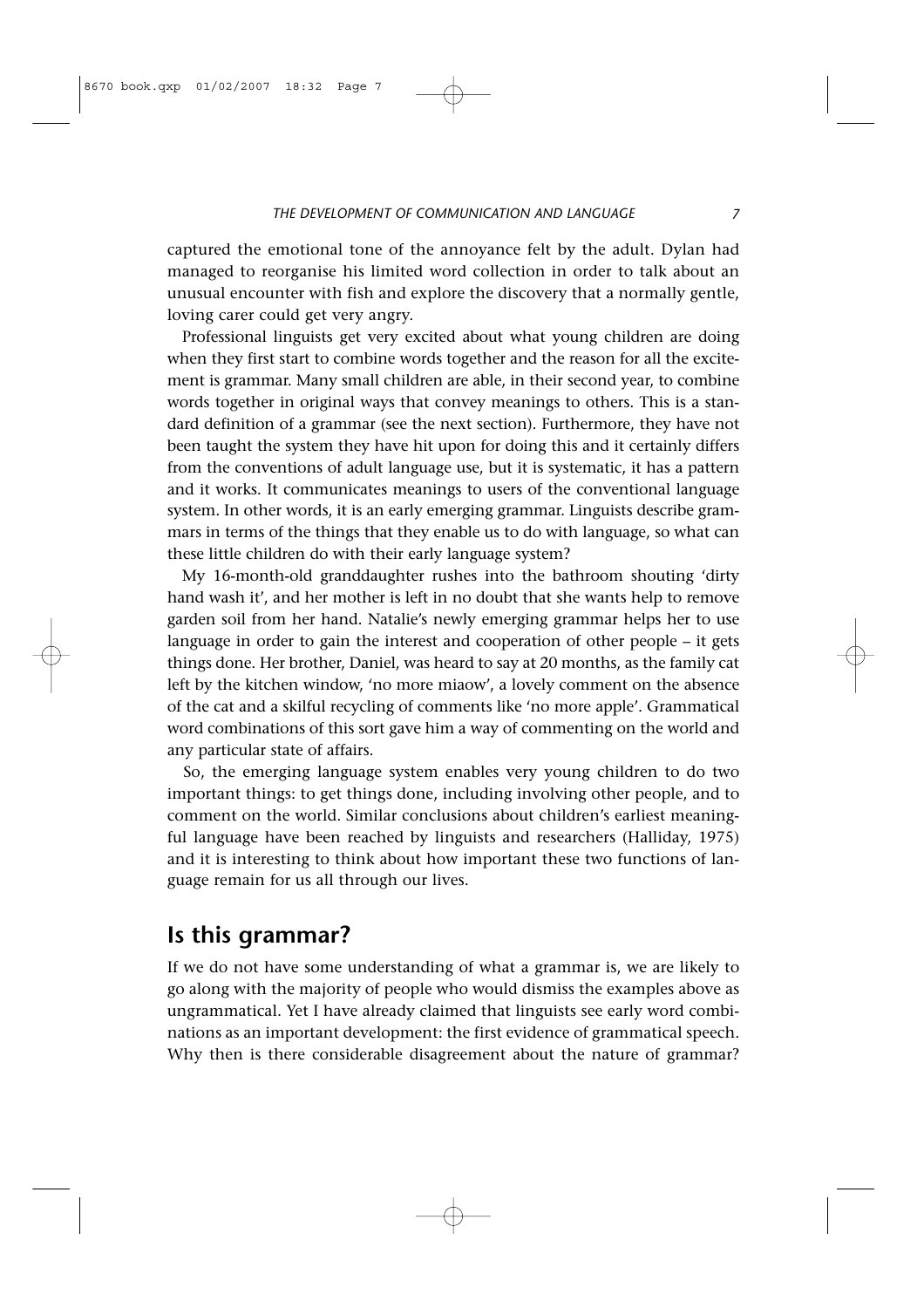The answer to this and to most other linguistic disputes, of which there are many, is that the modern study of language is constantly battling against deeply held beliefs and prejudices. Some of these ancient language myths (Bauer and Trudgill, 1998) are worth a closer look.

#### *Prescriptive grammar*

On the one side we have those beliefs about language that emphasise correctness and rules; rules which tell us how we *ought* to speak and write. This is known as prescriptive grammar: it prescribes what we ought to do. These rules hark back to a supposedly 'logical' and 'more grammatical' language, in fact to Latin, and are attempts to squeeze 'vulgar' and 'illogical' languages, like English, into ill-fitting Latin shoes. When this fails, as it must, speakers are instructed to speak like a book, using the rules of written language in their speech. This approach was the dominant view of grammar until the early years of the twentieth century and it still has a great hold on the minds of most people. It was the accepted way of teaching English in schools, particularly the grammar and public schools of Britain, until well into the 1950s and the results are sometimes desperately sad.

Why should this be so? First, a prescriptive approach divides the nation into those who think that they can and do speak like the classical rule books of grammar, and those, the majority, who have a strong conviction that they do not even speak their own home language properly. Second, it supports a damaging belief in language league tables; some languages just are better, more logical and more sophisticated than others, goes the old argument. This is a particularly dangerous view because of the close identification of groups of people with their language: if the language is judged to be primitive or inadequate, so are its users. Third, so many of us are convinced that grammar is difficult, boring and irrelevant to our lives that you may have already decided not to read this section of the book! Finally, it leads to a serious undervaluing of young children's stunning achievements in learning their languages in the first few years of life.

# *Descriptive grammars*

On the other side, however, is modern linguistics which has much to say about the human mind, about learning and about grammar, but not a lot about Latin! The three main dimensions of modern views of grammar are highly relevant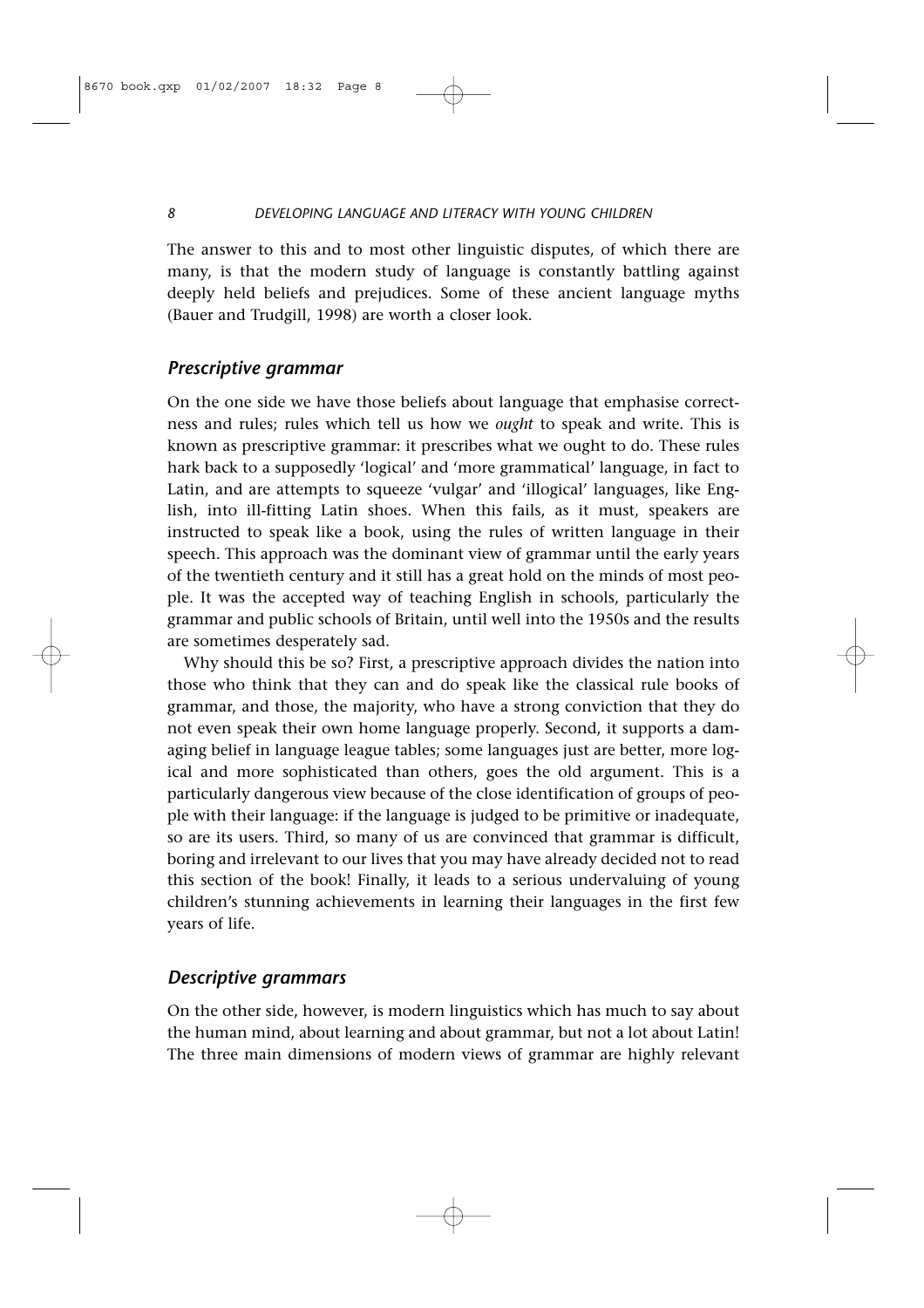and interesting to parents, carers, teachers – and others.

First, modern grammars are descriptive. This means that they are not rigid rules about how we ought to speak and write: they are attempts to describe how we actually do so. There are complex sets of rules that govern the ways in which the sounds of a language, or its written symbols, are linked to meanings and messages. In attempting to describe these, modern linguists behave like any other scientists: they observe, listen, keep records and make informed guesses about what is going on. And they can disagree and even be proved wrong. That is why I frequently write 'grammars' as a plural; there are several in circulation, but I shall only refer to what they have in common.

A second distinguishing feature of modern grammars is that they are described as having three, or possibly four, levels. These are phonology, syntax, semantics and lexis. We need to look at these levels in more detail.

## *Lexis*

Lexis is the optional extra which can be added to the big three and it may be more familiar to you as 'vocabulary'. The lexis is the entire stock of words available to a speech community and those words appearing in the dictionaries of a written language.

# *Phonology*

Phonology is the organisation and patterning of the sounds of a language, including such important elements as emphasis and intonation. These give different languages their distinctive 'tunes', the rise and fall of questions and statements, as well as the stress we put on important words, or parts of words. Phonology also records the regional and social variations of sounds among speakers of the same language. These pronunciation differences are commonly known as *accents*. The study of phonology also includes an understanding of the physical processes involved in making the sounds we call language.

## *Syntax*

Syntax is concerned with words and the ways in which they can be modified and changed themselves, as well as combined together in groups. This is the one aspect of a modern grammar that is a close family relative of the prescriptive grammar referred to above. However, there is a crucial difference: modern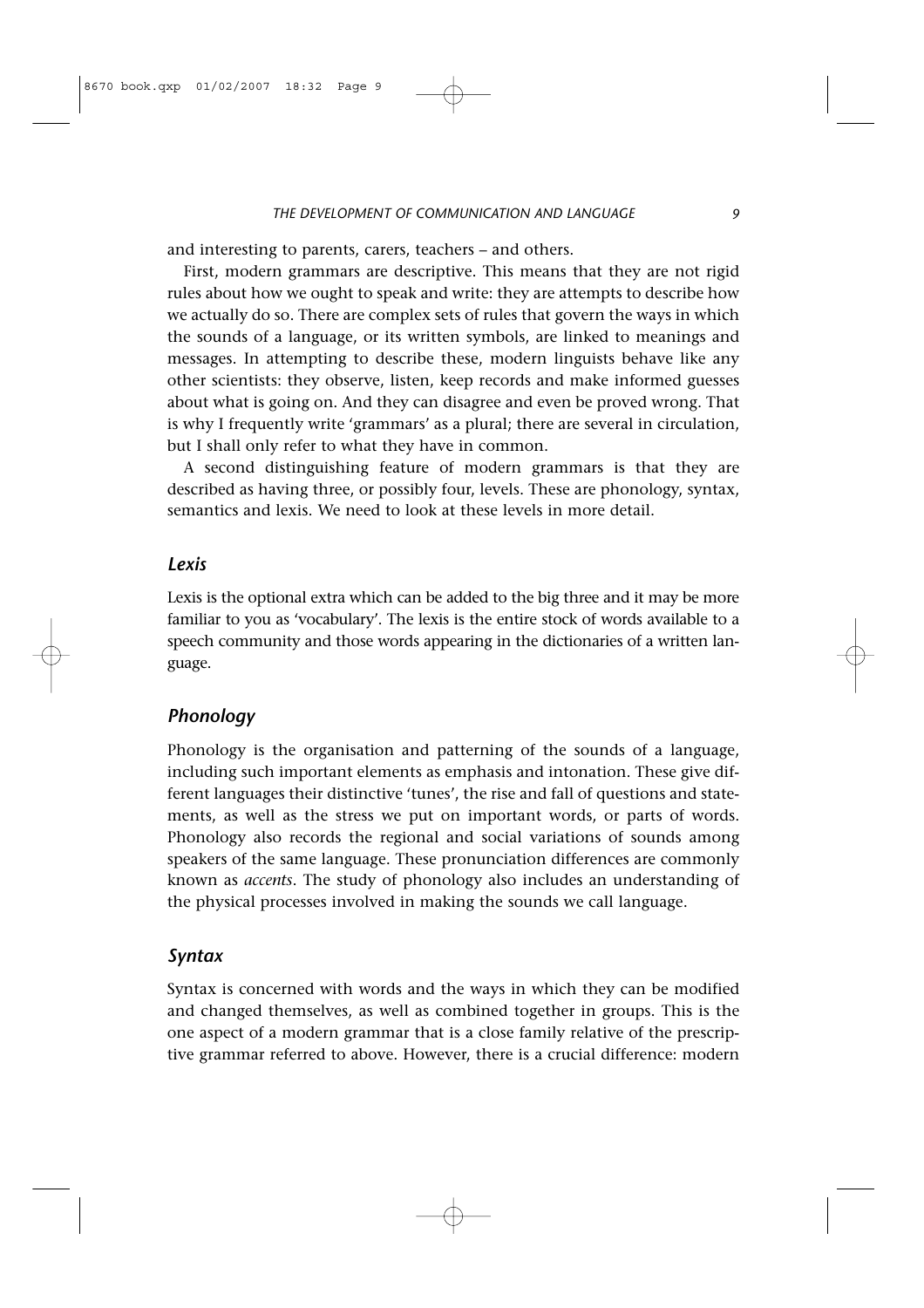syntax records and analyses what is heard and written in a living language community. The rules of syntax emphasise those word changes and word orders which affect meaning and communication. In English 's' added to a noun usually means more than one and many verbs indicate when an action was in the past, or is completed, by adding 'ed'. Word order is also an interesting carrier of meaning: 'woman bites dog' gets a different reaction from 'dog bites woman', even if you are not a news-hungry journalist! In the same language community there can still be differences between distinctive groups of speakers in the vocabulary and the patterns of syntax they use; this affects word order, the ways of showing tenses (time), number (singular or plural) and possession. These varieties within a language are called *dialects*; their origins are regional and social and among the most frequently discussed in the UK are the several varieties of standard English (see Glossary).

## *Semantics*

Semantics is the study of meaning in a language and takes us well beyond the surface of words, sounds and questions about 'who bit whom', and into the workings of the mind. There are also historical and cultural dimensions to the study of semantics. Word meanings change over time and have dramatically different effects on our perceptions. Only specialist scholars appreciate the real impact of Shakespeare's use of words such as 'presently' and 'weed', but we all know that in that same period 'mistress' carried a range of meanings different from its modern use. Different cultures categorise and label the world differently: the colour spectrum, pets, possessions and food are all classified in such diverse ways that a dog can be for dinner, a mat for praying, and a book a sacred object.

This characteristic of a modern grammar takes us into the next section of this chapter, because a grammar is now taken to be a description of some aspects of the human mind. The rules of grammar do not come from Latin, or from teachers: they originate in the mind.

# **Language and thinking**

The fact that modern linguists are finding out more about how we learn anything when they study small babies learning their languages is an important reason for asking the carers and educators of under-eights to take some interest in linguistics. The claims first made in the twentieth century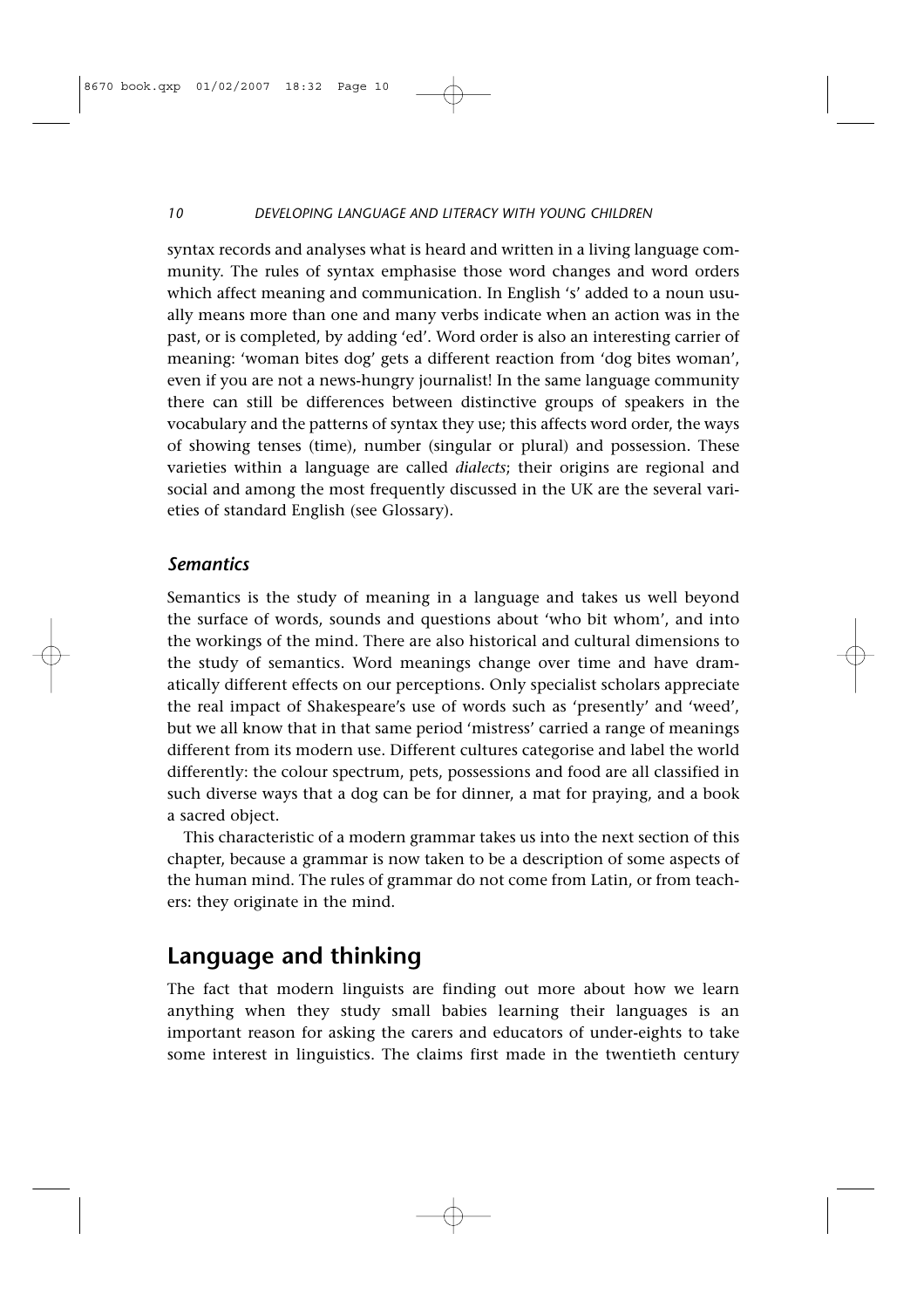about language, the mind and thinking were all based on lengthy, in-depth studies of babies and young children and have increased our knowledge of psychology, language and culture. Among these claims is the notion that some kind of universal grammar is pre-programmed in our minds (Chomsky, 1957), so that all human languages have some underlying similarities. This theory has been popularly referred to as the language instinct (Pinker, 1994). It accounts for the ease and speed with which babies all over the world learn to use and understand languages, rapidly becoming skilled linguists and communicators. It can be criticised for undervaluing the role played by social life and experiences in children's linguistic achievements.

Other approaches have looked at the ways in which the early language used by a child in communicating with his or her carers turns inward to change and enrich the ways in which the child can think (Vygotsky, 1986; Bruner and Haste, 1987). A further outcome of this is that language enables us to think in a symbolic way. That is, words can begin to stand for objects and people, even when they are not around: 'I want my mummy' cries the small child left with another carer. Or we can name feelings and experiences that cannot easily be pointed to in the world: fear or loyalty, for example. Whole categories of experience are summed up and expressed symbolically by children who have begun to use words, but the complexity of learning words and labels is frequently underestimated (Aitchison, 1994).

A rich symbolic system such as that provided by language is necessary if children are to communicate and share in the life of a culture. This is very important, particularly if young children have the kind of sensory damage associated with deafness and blindness. The systems of signing and touching used by the deaf and the blind enable them to classify and order their feelings and experiences, make original observations about their world and gain the social cooperation of others (Sacks, 1989). Although we must not underestimate the language and learning problems encountered by blind or deaf children, it is known that they have, like unimpaired children, their own personal and variable patterns of development. Interestingly, the development of syntax in these children is normal, although the early stages of vocabulary acquisition are slightly delayed (Harris, 1992). This indicates, yet again, that there must be an inner pre-programmed language ability in all children which has its own momentum. It is the social and cultural aspects of learning a particular language, for example by playing 'naming' games with a carer ('what's that'; 'where's your nose'), and acquiring vocabulary, which will show some initial delay.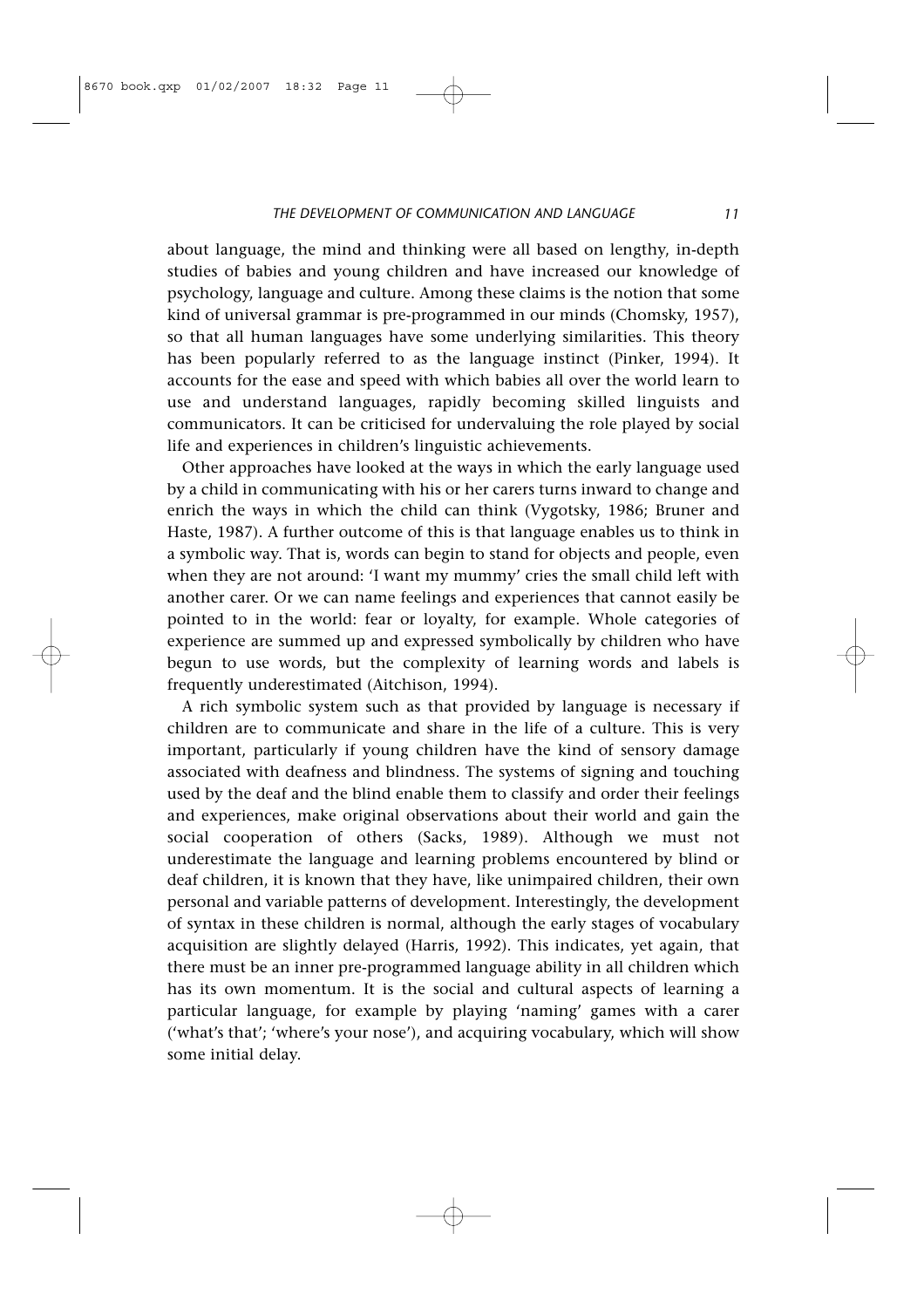# **Later developments**

'Meaning and language continue to grow in personal relationships of shared pleasure and trust' (Trevarthen, 2002, p. 10). However, it is quite usual for books and articles about language development to be mainly concerned with the first three or four years of life. This is not due to a lack of interest in the later years of early childhood, but a reflection of the linguistic facts. By the age of six the major features of adult speech and language are all in place, although this is not to say that other developments and enrichment do not occur. Literacy is one such development, but it must piggy-back on the achievements of the earliest months and years outlined in this chapter.

I have doubts about the existence of easily identifiable ages and stages in language development, but the following rough guide may help to complete the map of what comes after longer combinations of words.

## *From two to four*

This is the golden age of grammar when little children show that they have a mind for rules, even if their community language is apparently inconsistent. For the English-speaking child this involves attempts to tidy up irregular plurals and add 's' to all of them, resulting in 'mouses' and 'foots'. It also shows up in the totally spontaneous and un-imitated regularising of irregular past tenses, so that little children claim to have 'goed' to the shops and 'rided' on the bus. These errors are ones to cheer about, for they are evidence that the child's mind is a powerful tool for processing and producing the rules of language. A similar piece of evidence that the language-creating mind of the child is working well at this stage is the occasional turning of nouns into verbs. This tendency already exists in many languages: we use a brush 'to brush' our teeth and a rake 'to rake' the leaves. Some three- and four-year-olds have been heard to talk about 'lawning' (mowing the lawn) and announce 'I seat belted myself' (Clark, 1982, pp. 390–402).

During this period children's longer word combinations become easier for adults to understand because they are linked together, as sequences of cause and effect, by the gradual trial-and-error use of 'and', 'because', 'if' and so on. Children's questions no longer rely solely on a rising tone of voice, but use the linguistic terms 'why', 'who', 'where' and 'how'.

If this is the golden age for grammar, it is also the great leap forward in vocabulary, with something in excess of 2,000 words in the average three-year-old's spoken vocabulary and vastly greater numbers of words understood (Crystal,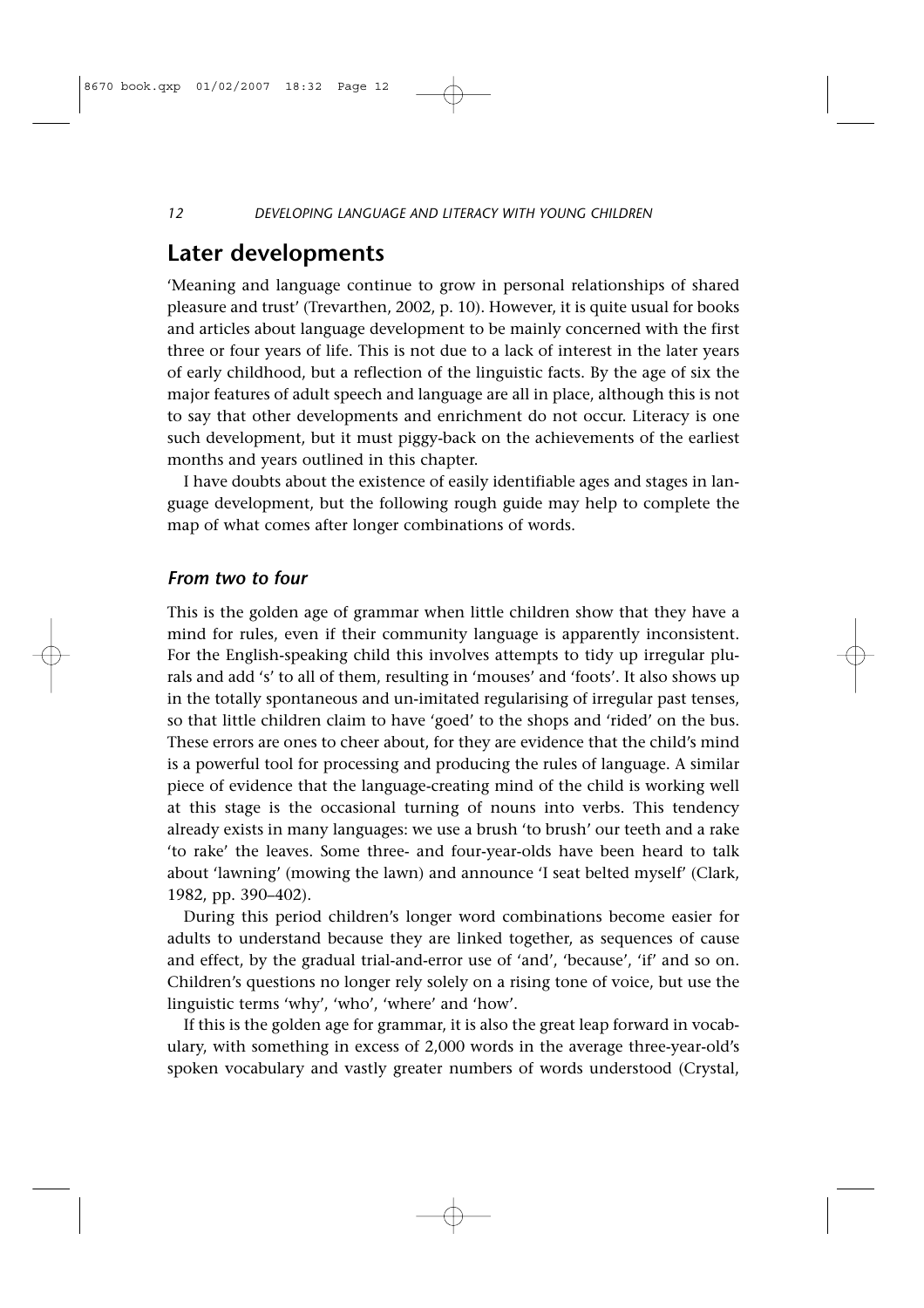2005). Many young children also begin to enrich their word store with words and linguistic forms that are not from everyday life, but from oral poetry and storytelling, and from the world of books. My grandson Daniel was overheard singing his own half-remembered versions of nursery rhymes at 21 months: 'diddle, diddle … John … on shoes'. His sister was telling herself the story of *Meg and Mog* (Nicoll and Pienkowski, 1972), from the book, at the age of two years: 'it's a lady … looking at in the mirror … it's a mirror … A jumper … there's a coat? … she has to go out? … this is the way to go? …. '. And Dylan at two years and nine months would frequently quote, '"Oh dear", said Thomas', as he looked through a favourite book (Awdry, 1997).

By the age of four the physical maturity of the nervous system and the finer muscle control over the mouth, throat and tongue, and even the presence of teeth, make the young child's pronunciation of languages very much closer to the adult forms and easier to understand.

### *From five to eight and beyond*

In the later years of early childhood children's language developments are increasingly influenced by their wider social experiences and the impact of literacy. There is still some fine-tuning of the system to take place, but it is probable that even this depends on social experience and the influence of literacy. Children may begin to use tentative language such as 'perhaps' and 'probably' but this reflects talk, schooling and book language, as does the ability to handle negative forms like 'scarcely' and 'hardly'. There is some evidence of a late-developing grammatical feature known as the passive voice, when the usual word order of 'who does what to whom' is reversed and we learn that 'the dog was bitten by the woman'. Children's understanding of who was biting whom in this news item is often confused until the later primary years – it is a very literary form.

In these later years we have to trace the pattern of language development in children's ever-increasing exposure and reactions to other people, other children, other languages, written language and the literacy tools of their cultures: namely, pictures, television, computers, logos, advertising, films, books, stories, poetry and, of course, schools.

# **Last words**

Some conclusions may be drawn from this review of communication and language development.